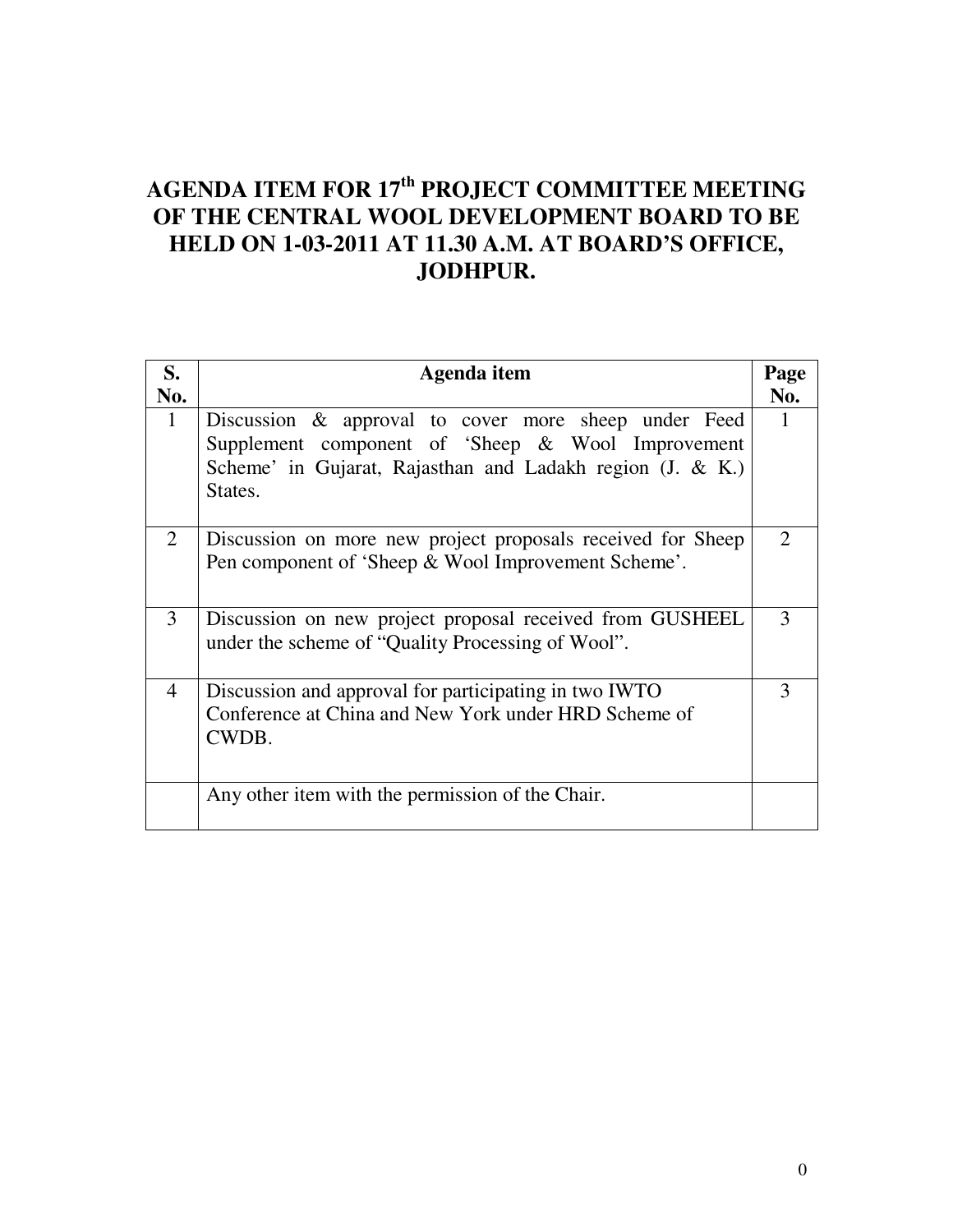## **AGENDA ITEM FOR 17th PROJECT COMMITTEE MEETING OF THE CENTRAL WOOL DEVELOPMENT BOARD TO BE HELD ON 1-03-2011 AT 11.30 A.M. AT BOARD'S OFFICE, JODHPUR.**

#### **1. Discussion & approval to cover more sheep under Feed supplement in Gujarat, Rajasthan and Ladakh region (J. & K.)**

 Under this programme, the Board has received some more project proposals from Gujarat, Rajasthan and Ladakh region of J. & K States. The demand from GUSHEEL and different agencies from Rajasthan, implementing Sheep & Wool Improvement Scheme and Ladakh Autonomous Hill Development Council, Leh, are as under.

|                | Bikaner (NGO implement-    | Rs 3 per sheep for         | <b>Rs. 0.27 Crore</b>  |                       |
|----------------|----------------------------|----------------------------|------------------------|-----------------------|
|                | ting Board's SWIS project) | 90 days in a year          |                        | Dairy Federation.     |
|                |                            |                            |                        | from Raj. Co-op.      |
| $\overline{4}$ | Sneh Samaj Sansthan,       | $0.10$ lakh Sheep $\omega$ |                        | Feed will be procured |
|                | menting SWIS project)      | 90 days in a year          |                        |                       |
|                |                            |                            |                        | Dairy Federation.     |
|                | Barmer (Raj.) (NGO imple-  | Rs 3 per sheep for         | Rs. 1.215 Crore        | from Raj. Co-op.      |
| 3              | Mahila Mandal,             | 0.45 lakh Sheep $\omega$   |                        | Feed will be procured |
|                | project)                   |                            |                        |                       |
|                | menting Board's SWIS       |                            |                        | Federation.           |
|                | Rajasthan. (NGO imple-     | 90 days in a year          |                        | operative Dairy       |
|                | Sansthan, Pholodi,         | Rs 3 per sheep for         | <b>Rs. 0.54 Crore</b>  | from Rajasthan Co-    |
| $\overline{2}$ | Sakshi Anusandhan          | $0.20$ lakh Sheep $\omega$ |                        | Feed will be procured |
|                | Gandhinagar                | 90 days in a year          |                        | by open tendering     |
|                | Development Corp. Ltd.,    | Rs 3 per sheep for         |                        | done by GUSHEEL       |
| 1              | Gujarat Sheep & Wool       | 1.25 lakh Sheep @          | <b>Rs. 3.375 Crore</b> | Procurement will be   |
|                |                            |                            | of SWIS                |                       |
| N              | Agency                     |                            | as per provision       |                       |
| S              | Name of Implementing       | Demand                     | Fund Required          | Procurement of Feed   |
|                |                            |                            |                        |                       |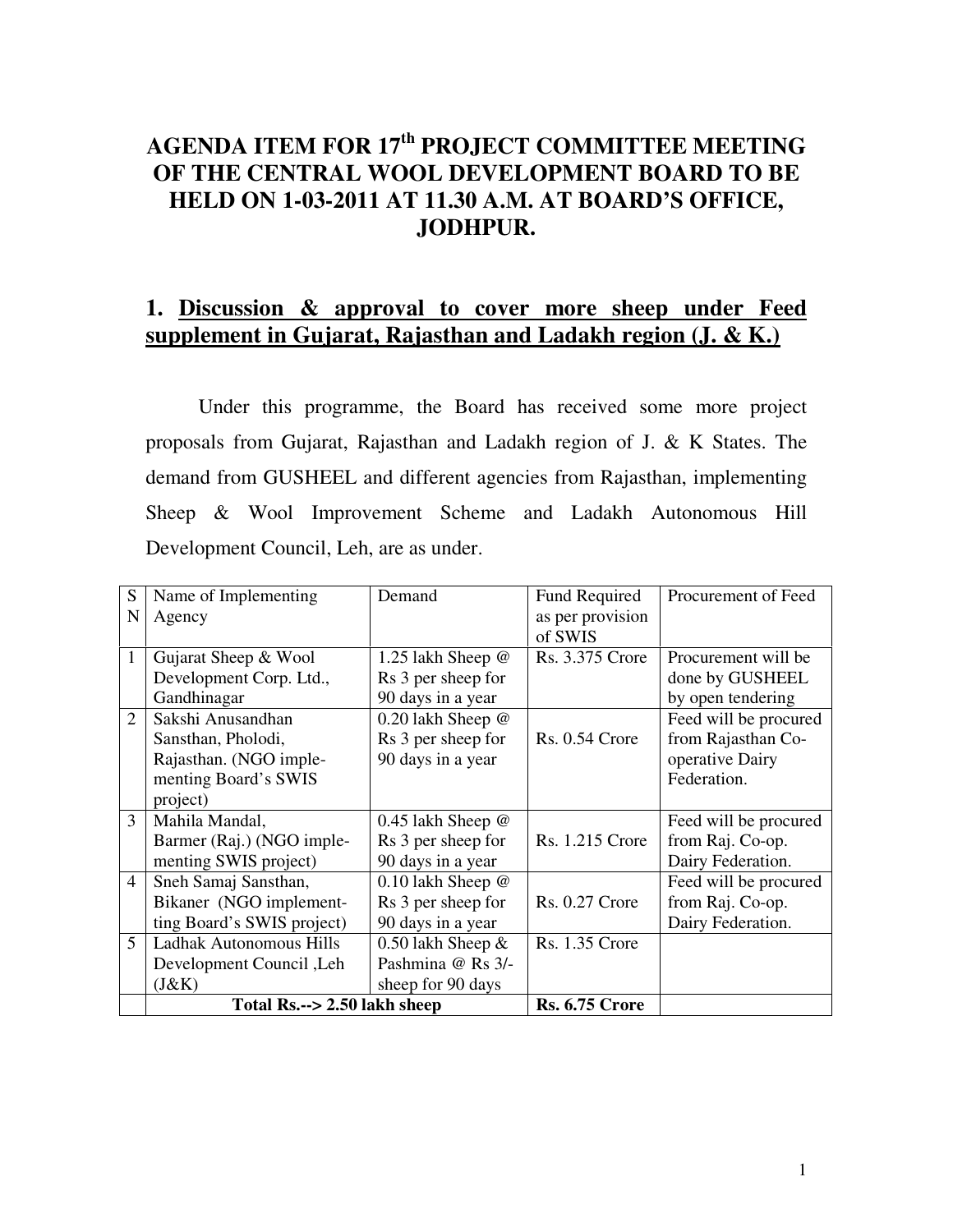The Board has constituted a Committee to examine additional project proposals received form Rajasthan State from existing implementing agencies under the SWIS . Proceedings of the meeting held on 15-10-2010 to scrutinize the proposal received under Feed Supplement is enclosed as **Annexure- I**.

 As above, the matter is submitted before the Project Committee to examine the project proposals received under Feed Supplement component of SWIS to benefit additional sheep during current financial year 2010-11.

#### **2. Discussion on more new project proposals received for Sheep Pen component of 'Sheep & Wool Improvement Scheme' (SWIS).**

 For the current financial year, the Board has made target to set up 100 Sheep Pen which have already been sanctioned in favour of some implementing agencies under Sheep & Wool Improvement Scheme in the States of Rajasthan and Uttarakhand. As per direct benefit to wool growers, the Board received following more project proposals from various implementing agencies from different project areas, as under :

| S.N            | Name of                            | Proposal received | Unit            | Fund Required as       |
|----------------|------------------------------------|-------------------|-----------------|------------------------|
|                | Implementing                       |                   |                 | per the provision of   |
|                | Agency                             |                   |                 | <b>SWIS</b>            |
| $\mathbf{1}$   | Ladhak Autonomous                  | SWIS- for setting | 400 Sheep Pen @ | Rs. 0.40 Crore         |
|                | Hills Development                  | of 400 Sheep Pen  | Rs 10,000/-     |                        |
|                | Council, Leh $(J&K)$               |                   |                 |                        |
| $\overline{2}$ | Uttarakhand Sheep &                | Received proposal | 10 Sheep Pen @  | Rs. 0.01 Crore         |
|                | <b>Wool Development</b>            | for 50 Sheep Pen  | Rs 10,000/-     |                        |
|                | Board, Dehradun                    | and sanctioned 40 |                 |                        |
|                |                                    | Sheep Pen         |                 |                        |
| 3              | Director, Animal                   | Received proposal | 60 Sheep Pen @  | <b>Rs. 0.06 Crore</b>  |
|                | Husbandry Deptt.,                  | for 60 Sheep Pen  | Rs 10,000/-     |                        |
|                | Govt. of Andhra                    |                   |                 |                        |
|                | Pradesh, Hyderabad.                |                   |                 |                        |
| $\overline{4}$ | Mahila Mandal                      | Received proposal | 1000 Sheep Pen  | <b>Rs. 1.00 Crore</b>  |
|                | Barmer, Agor,                      | for 1025 Sheep    | @ Rs 1.00 Crore |                        |
|                | Barmer (Rajasthan)                 | Pen and           |                 |                        |
|                |                                    | sanctioned 25     |                 |                        |
|                |                                    | Sheep Pen         |                 |                        |
|                | Total $Rs. \rightarrow 1470$ units |                   |                 | <b>Rs. 1.47 Crore.</b> |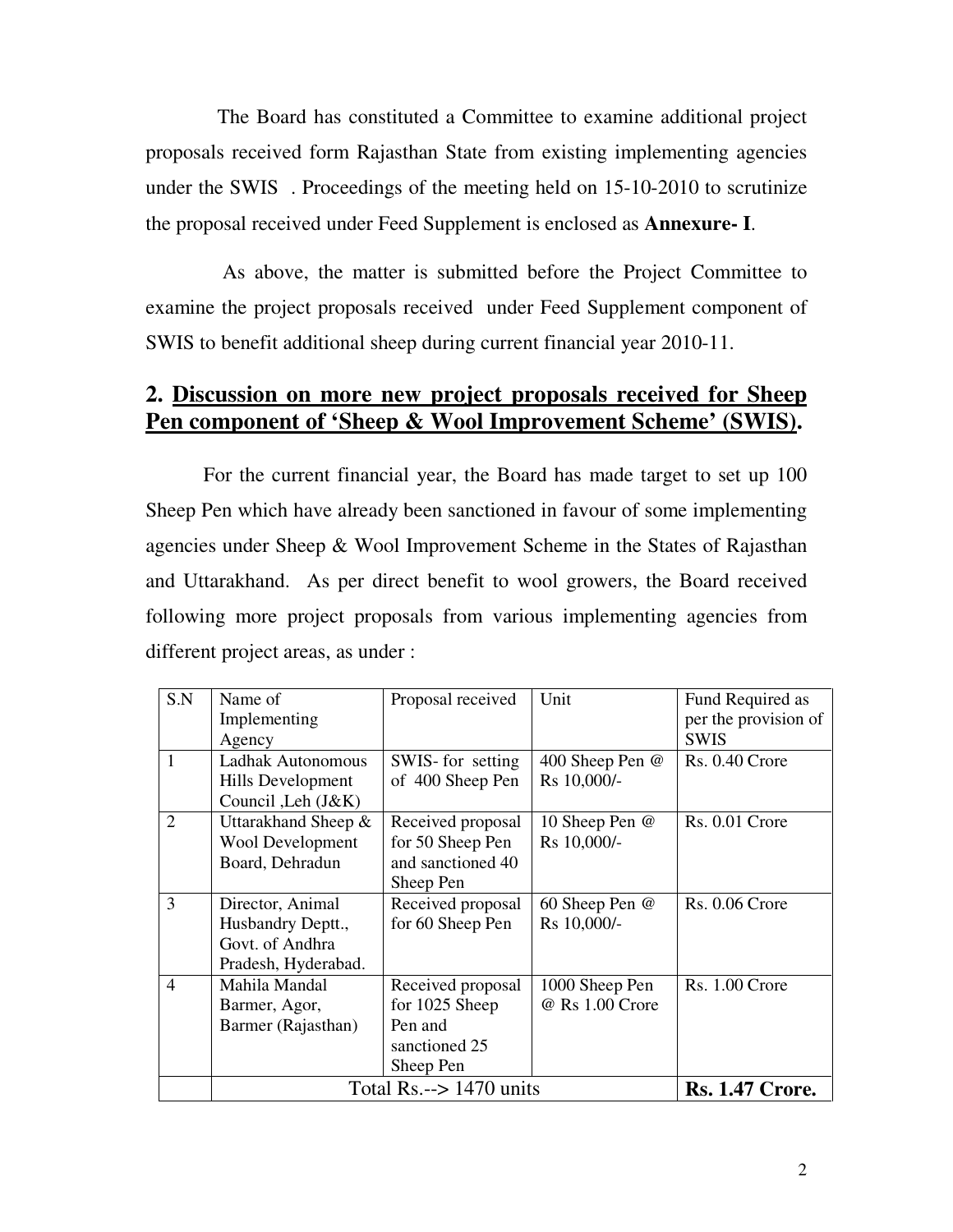As above, the matter is submitted before the Project Committee to examine the project proposals received under Sheep Pen component of SWIS to set up more units during current financial year 2010-11.

#### **3. Discussion on new project proposal received from GUSHEEL under the scheme of "Quality Processing of Wool".**

 The Board has received a project proposal from Gujarat Sheep & Wool Development Corporation Limited, Govt. of Gujarat, Gandhinagar (GUSHEEL) to establish Common Facility Center (CFC) for Bale Pressing. The GUSHEEL requested to provide financial assistance of Rs. 50.00 Lakhs from CWDB during the current financial year for procurement of Machineries.

 Installation of Bale press will reduce the volume of wool & storage space and thus reduce the transport cost and will make the Wool Procured more cost effective.

GUSHEEL proposed to set up this CFC unit at Jasdhan District –Rajkot where the Corporation is having its own land and building (wool godown). The matter is submitted before the Project Committee to examine and recommend the project to the Executive Committee for necessary approval.

### **4. Discussion and approval for participating in IWTO Conference at China and New York under HRD Scheme of CWDB.**

The Board has a programme of International Co-operation under Human Resource Development component of 'Integrated Wool Improvement & Development Programme' (IWIDP) scheme for  $11<sup>th</sup>$  Plan period. Under this programme, there is a provision for financial assistance of Rs. 5.00 lakh per visit to 1-2 person by undertaking training programme of expert to different